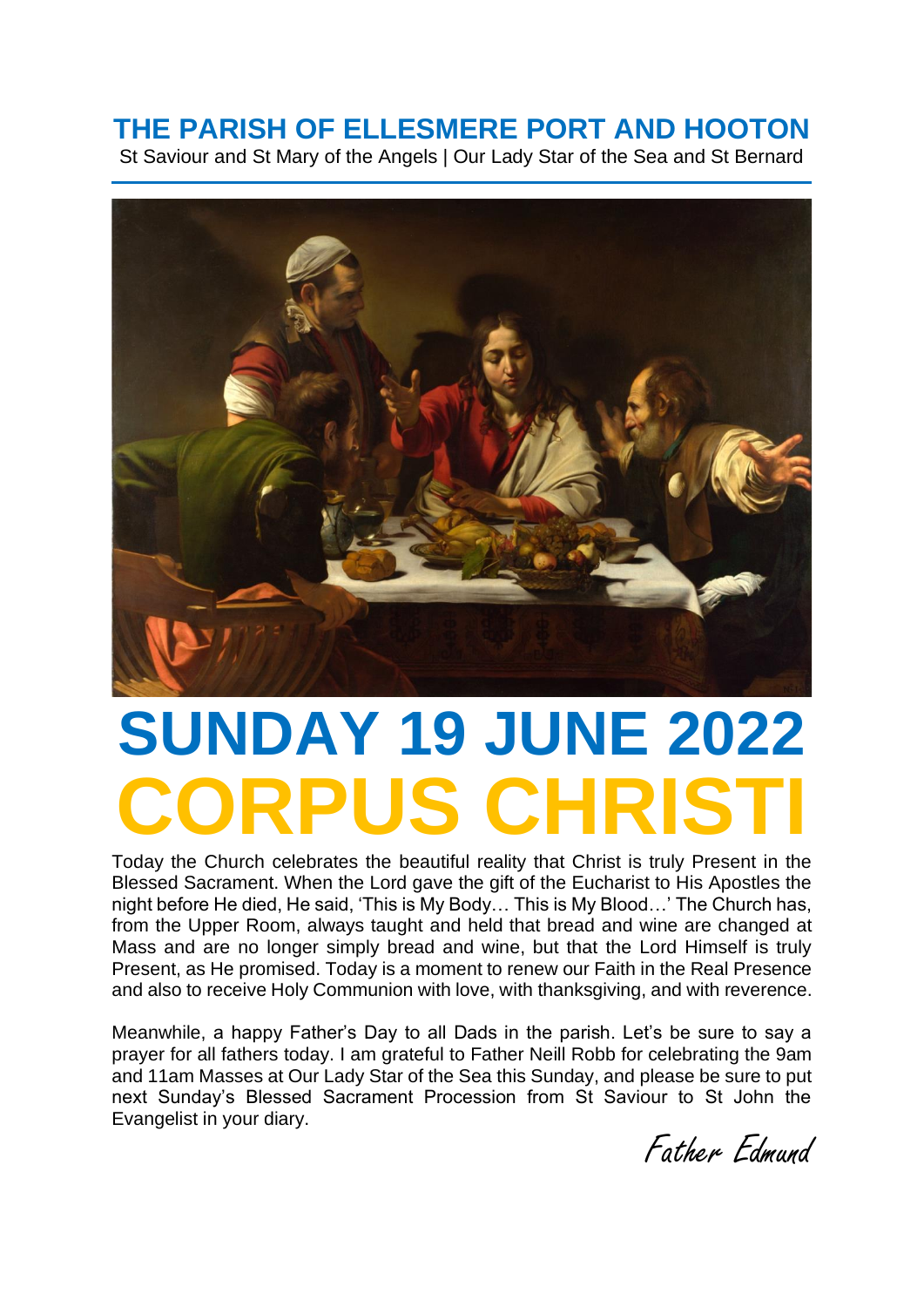### **BLESSED SACRAMENT PROCESSION NEXT SUNDAY!**

I am delighted to announce that we will hold a **Blessed Sacrament Procession** on **Sunday 26 June at 4pm** from St Saviour Church to St John the Evangelist. I will expose the Blessed Sacrament at St Saviour and I have invited Reverend Antony Dutton, parish priest of St John, to give a Sermon. Following, we will process to St John the Evangelist where, with Reverend Antony's kind permission, I will give Benediction. Following there will be refreshments, drinks, and a chance to socialise.

I would like to invite all parishioners to attend, especially our altar servers, all our Extra-Ordinary ministers of Holy Communion, and most of all our first Holy Communion children from all four primary schools and from the parish who do not attend Catholic schools. This is a moment of true ecumenism: gathered around Our Lord, in public veneration of our belief that He is truly Present in the Blessed Sacrament, and our procession moves from a Church dedicated to Our Lord, St Saviour, to a Church dedicated to 'the disciple Jesus loved', St John.

You are welcome to join the prayers at St Saviour and then head straight to St John the Evangelist, or join on the procession, or stand along the route – whichever is easiest for you and your family.

We would be grateful for cakes for the refreshments following! These can be brought to any Sunday Mass next week for delivery to St John. Many thanks!

Please do come to this special time of prayer and witness to our faith!

#### **Mrs Sandra Nuttall: Retirement**

Sandra has shared with me that she wishes to retire from her role as one of our parish administrators, effective 31 July. I would like to record, as this news is shared with the parish, our thanks to Sandra for her many years of dedicated service to the parish community. I am sure we will have an opportunity to thank Sandra over the Summer for her service and we will want to wish her a very happy retirement!

#### **Diaconate Ordination**

Tony Nuttall's ordination to the Permanent Diaconate will be on Saturday 16 July at 12 noon in Shrewsbury Cathedral. The coaches are now full any further names will be added to a reserve list please contact the Parish Office on 355 5877. If you have booked a place and no longer require it please let us know. On Sunday 17 July I will celebrate Mass at 11am at St Mary of the Angels followed by a parish gathering in the garden and field – pray for good weather. Please keep Tony, Sandra and all their family in your prayers.

#### **Prayer Requests**

Baby Isaac, Joanne, Michael, Sophie, Elliott, David, Nicola Gormley, Bernie Garner, Karen Seymour, Ben & Mavis O'Donnell. Please also pray for John Begley, Tony Lyth, Terence Andreson, Stephen Fenwick, Peggy Conboy, Stephen McNulty, Mgr Christopher Lightbound, and all who have died recently.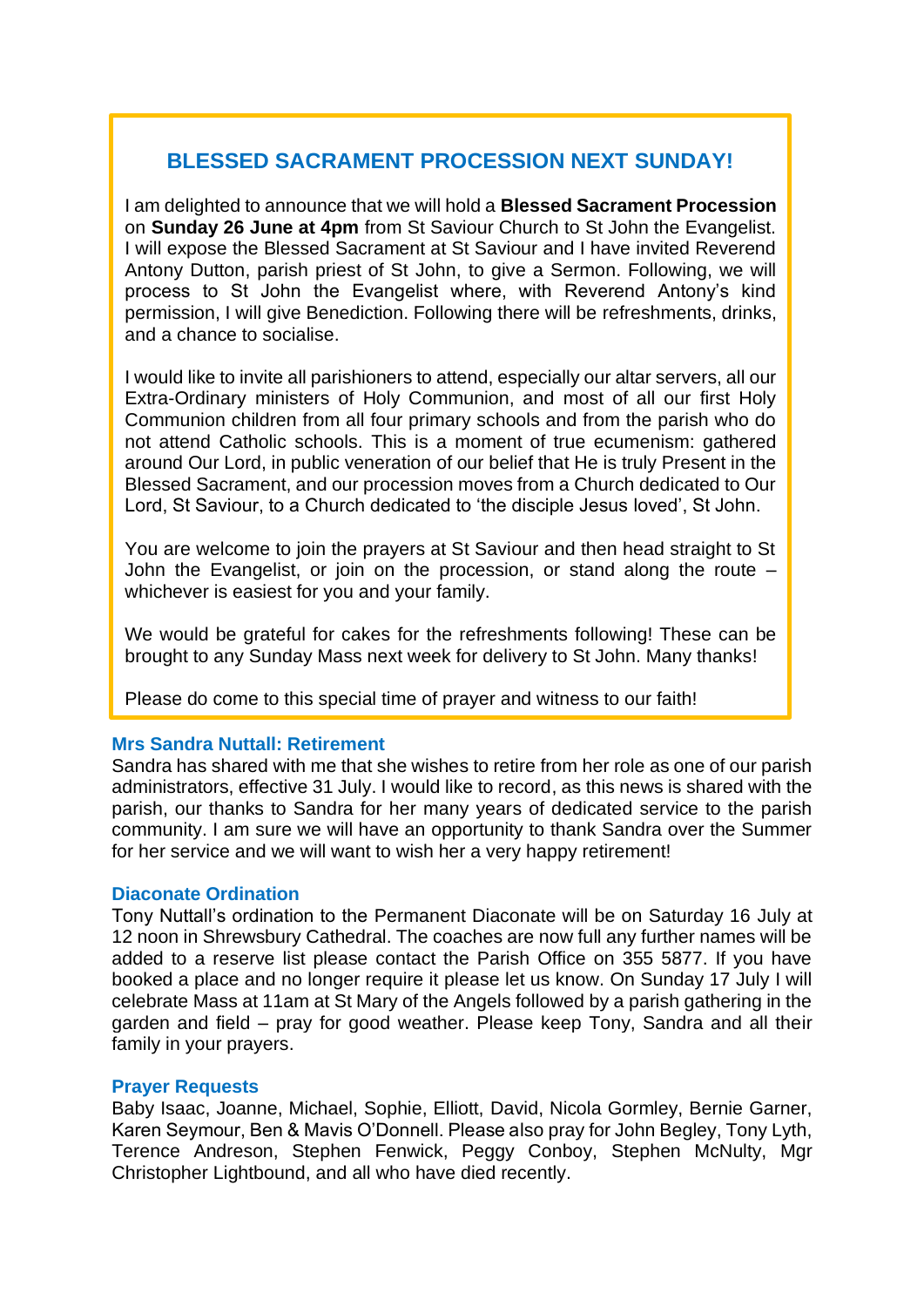#### **RCIA/Faith Sharing**

Monday 20 June at 7pm in St Mary's church Stanley Hall. All are welcome. We will be listening to the second half of the talk 'REASONS FOR FAITH: Motives of Credibility' with open discussion.

#### **Ellesmere Port Catholic High School: Request for Foundation Governors**

*'Ellesmere Port Catholic High School is a progressive school of over 900 students. We currently have three vacancies for Foundation Governors on our Governing Body. Foundation Governors are Catholics who are appointed from the parish by the bishop. Governors attend six Full Governing Body meetings a year and are involved in different aspects of school governance. If you are interested in becoming a Foundation Governor or would like further information, please contact me at my school email address.'* Joe Coucill, Chair of Governors [jcoucill@epchs.co.uk](mailto:jcoucill@epchs.co.uk)

#### **Parish Foodbank/Hampers**

Thanks to all who continue to support this vital ministry, it is greatly valued. If you would benefit from this assistance or know of anyone who would, please let us know.

#### **Parish of Ellesmere Port & Hooton Junior Youth Club**

Our Parish Youth Club meets every Wednesday in St Mary's Stanley Hall from 6.45pm to 8.00pm, all children in Year 3 and above are welcome.

#### *Missio* **(Red Boxes) St Saviour & St Mary**

If you would like to donate to the Global Association for the Propagation of the Faith (APF) please feel free to pick up a booklet in the church porch for details on how to donate and what APF are all about. If you haven't already got a red box and would like to put all your loose change in one contact Noreen Darwent on 07707190567. When they are full just bring to the sacristy and they will be collected, emptied and banked for you.

#### **Funeral Arrangements for Monsignor Christopher Lightbound RIP**

Please pray for the repose of the soul of Monsignor Christopher Lightbound who died in Nazareth House on Wednesday 18 May. May he rest in peace. As many of you will remember, he served as parish priest of St Mary of the Angels, Hooton and is fondly remembered. I share with you the funeral arrangements for Mgr Lightbound, received from the diocese this past week.

| Wednesday 22 June | Christ the King, Bromborough<br>Reception of the Body and Vigil Mass at 7.00pm                       |
|-------------------|------------------------------------------------------------------------------------------------------|
| Thursday 23 June  | Christ the King, Bromborough<br>Requiem Mass at 12.30pm<br>followed by interment at Frankby Cemetery |